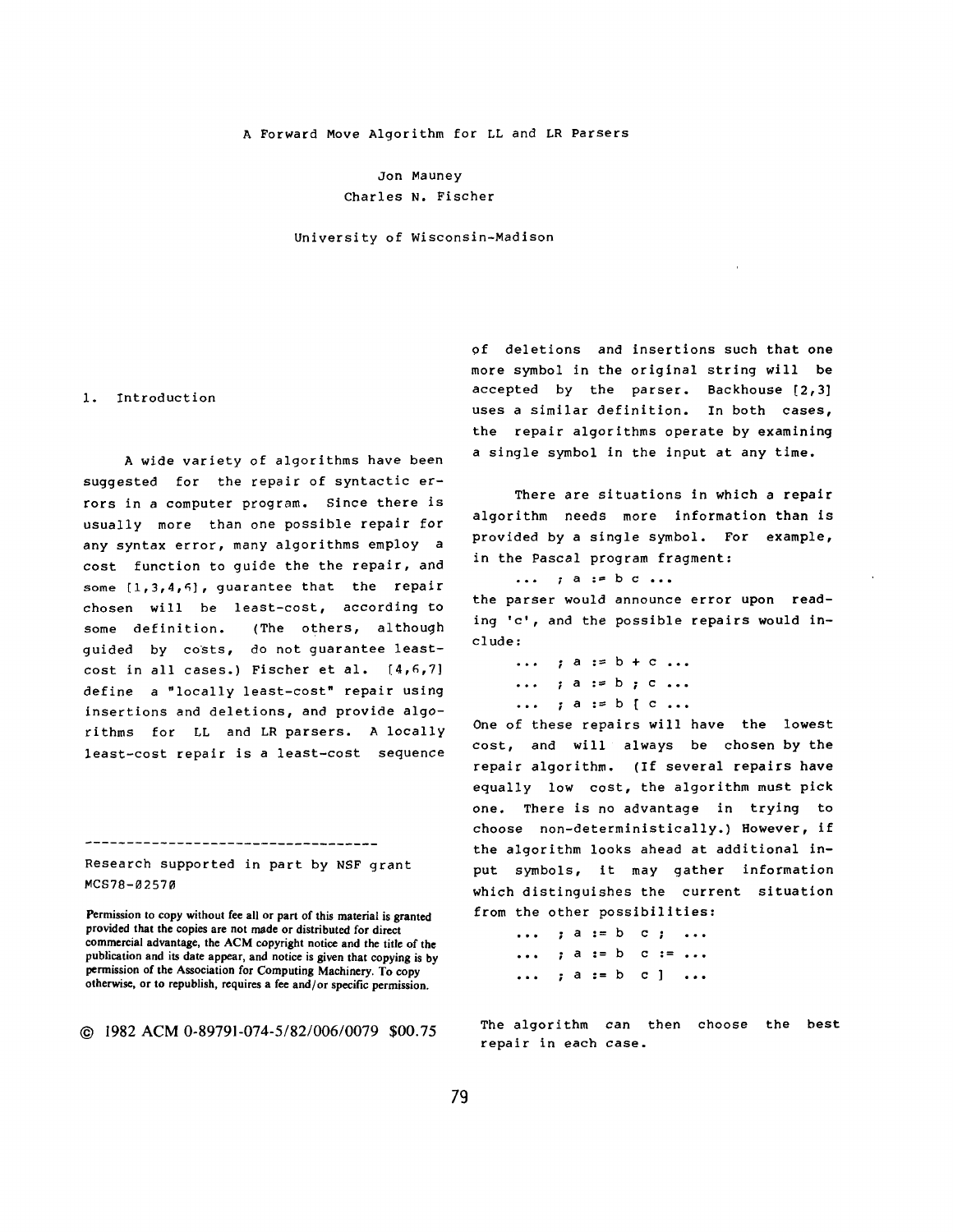The algorithms presented by Graham and Rhodes [10], Pennello and DeRemer [14], Pal and Kieburtz [13], and Graham, Joy, and Haley [8] use various amounts of additional lookahead, but do not guarantee a leastcost repair in all cases. The action of the algorithms may also be limited by the presence of a second error in the input. The ultimate in least-cost repair models is the globally minimum-distance model of Aho and Peterson [I]. Such a model guarantees the minimum number of changes to the entire sentence. Unfortunately, the best algorithm known is cubic in the length of the sentence, and is therefore considered impractical.

We suggest a middle ground between locally and globally least-cost models; the repair algorithm will select some region of the sentence and find the least-cost repair to that region which will allow the parse to continue through the region. Levy [ii] and Tai [16] have described such a repair model as "locally least-cost", in contrast to global least-cost models. Since we have previously considered locally least-cost repair to involve only a single symbol at a time [4,6,7], we will use the phrase "regionally least-cost" to describe the area between single-symbol and global models.

In the examples above, a regionally least-cost repair algorithm with a region size of two symbols would choose the repairs suggested (assuming a reasonable set of repair costs). For a more involved example, let us look at another portion of a Pascal program:

if i<j

```
A[i := j]else A[j] := i;
```
The parser will announce error upon encountering the first 'A', and the possible repairs include inserting 'then' and in-

setting an arithmetic operator. Again, a well-tuned locally least-cost repair algorithm would choose the most likely repair, and would *occasionally* be wrong. A regionally least-cost algorithm with a region of three symbols would see "A[i", and would really be no better off than the locally least-cost algorithm. If the region is extended to four symbols, the algorithm must cope with a second error. The options now include inserting "then" before the "A" and "]" before the ":=", inserting an operator before "A" and replacing the "[" with "then", and inserting an operator before "A" and replacing the ":=" with an operator. Extending the region further, to five or six symbols, shows that replacing the ":=" is undesirable, as it leads to still more errors. The choice, then, is a matter of where to insert the "then", and this will be resolved by the costs of the other repairs (inserting "]" versus inserting an operator and replacing "[").

The previous example illustrates that repair algorithms which employ a forward move must deal with clusters of errors, and that the size of the region greatly affects the repair chosen. The definition of a regionally least-cost repair implies repair of any errors within the region. Tai's MCL(k) model [16] is an example of a regionally least-cost repair model, with a particular method of determining the region size. We present an algorithm which finds a regionally least-cost repair for any region size, and discuss ways of determining region size, as well as results of an initial implementation of the algorithm. The algorithm is adaptable for use with LL(1) and LR(1) parsers.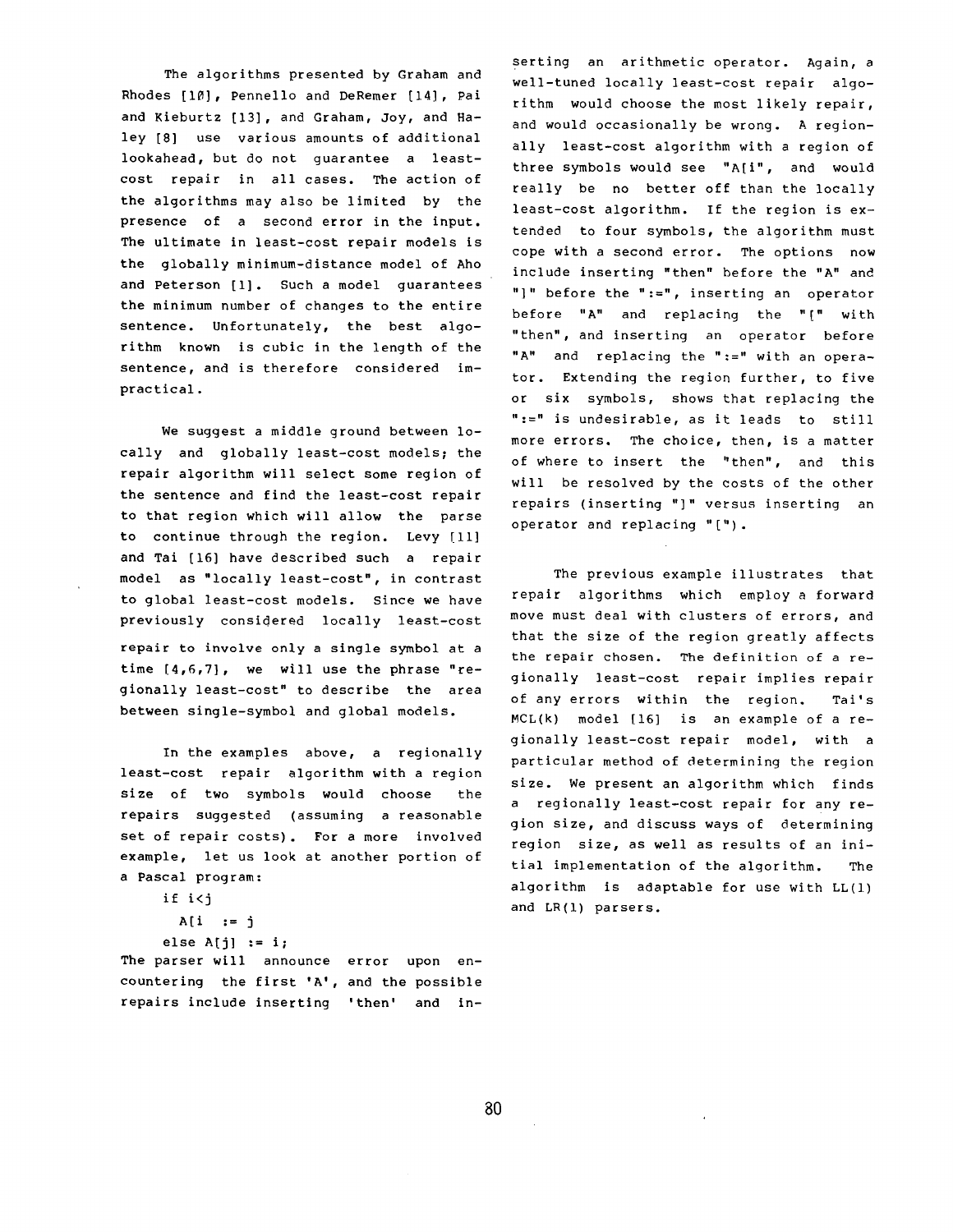2. Regionally Least-Cost Repair

We begin by defining regionally least-cost repair. As usual, we will assume a context-free grammar,  $G=(V_+,V_n,S,P)$ ; L(G) is the language generated by G, and Pr(G) is the set of prefixes of sentences in L(G). The problem is to repair an arbi trary string,  $x \in V_{+}^{\star}$ , into a string,  $y \in V_{t}^{*}$ , that is a sentence in  $L(G)$ . We will use the three primitive edit operations insert, delete, and replace, and we will search for a repair of least cost, based on cost vectors for the three operations:

> $IC(a)$  qives the cost of inserting terminal symbol a  $DC(a)$  gives the cost of deleting terminal symbol a RC(a,b) gives the cost of replacing a with b

We require that all costs be non-negative. We will also assume that at most one replacement or deletion is made at each input position. This assumption is equivalent to requiring that the costs satisfy "triangle inequalities":

```
For all a,b,c \in V_+RC(a,b)+RC(b,c) \ge RC(a,c)RC(a, b) + DC(b) \geq DC(a)IC(a) + RC(a,b) \geq IC(b)
```
It is convenient to assume that *RC(a,a)=@.* 

Based on the cost functions, we define two other functions that extend costs to nonterminals, strings and derivations:

 $C(\lambda) = \emptyset$ ; ( $\lambda$  denotes the empty string.)  $C(a_1 \ldots a_n) = IC(a_1) + \ldots + IC(a_n)$ , for  $a_i \in V_t$  $C(A) = min \{ C(x) | x \in V_{+}^{*}, A == X \}$  $C(x_1 \ldots x_n) = C(x_1) + \ldots + C(x_n)$ , for  $X_i \in V$ 

```
For ACV_n, aCV_t, Derive(A,a) =
   min[ \infty } U {C(xy) +RC(a,b) | A==>xby }]
x,yev, bev<sub>t</sub>
For A, B \in V_n, Derive(A, B) =
   min[\lbrace \infty \rbrace \mathbf{U} \lbrace C(xy) \mid A == \mathbf{X} \land \mathbf{By} \rbrace]x, y \in V_t^*
```
We are now ready to define a regionally least cost repair.

Definition: A modification, M, is a series of edit operations,  $E_1E_2...E_n$ , where each E<sub>i</sub> is a series of insertions, and an optional delete or replace operation. The string resulting from the application of the modification, M, to a string  $x$ ,  $|x|=n$ , is written M(x). The cost of the modification,  $C(M(x))$ , is the sum of the costs of the edit operations.

Definition: Given two strings x,  $y \in \overline{v_r^*}$ , with x in Pr(G), a repair of y following x, is a modification, M, such that  $xM(y)$  is in Pr(G).

Definition: A regionally least-cost repair of y following x is a repair, M, of y following x such that for any other such repair, N, of y following x,  $C(N(x)) \ge$  $C(M(x))$ .

3. An algorithm for globally least-cost repair

We will develop the algorithm first as a globally least-cost repair algorithm. Then in the next section, we will restrict it to the more feasible regionally leastcost *case.* 

Aho and Peterson perform their "least errors parse" by adding to the grammar error productions, which simulate modifications to the input. We will take a complementary approach, and use a modified parser on the original grammar. The modified parser will be able to: advance the parser state as if additional symbols were in the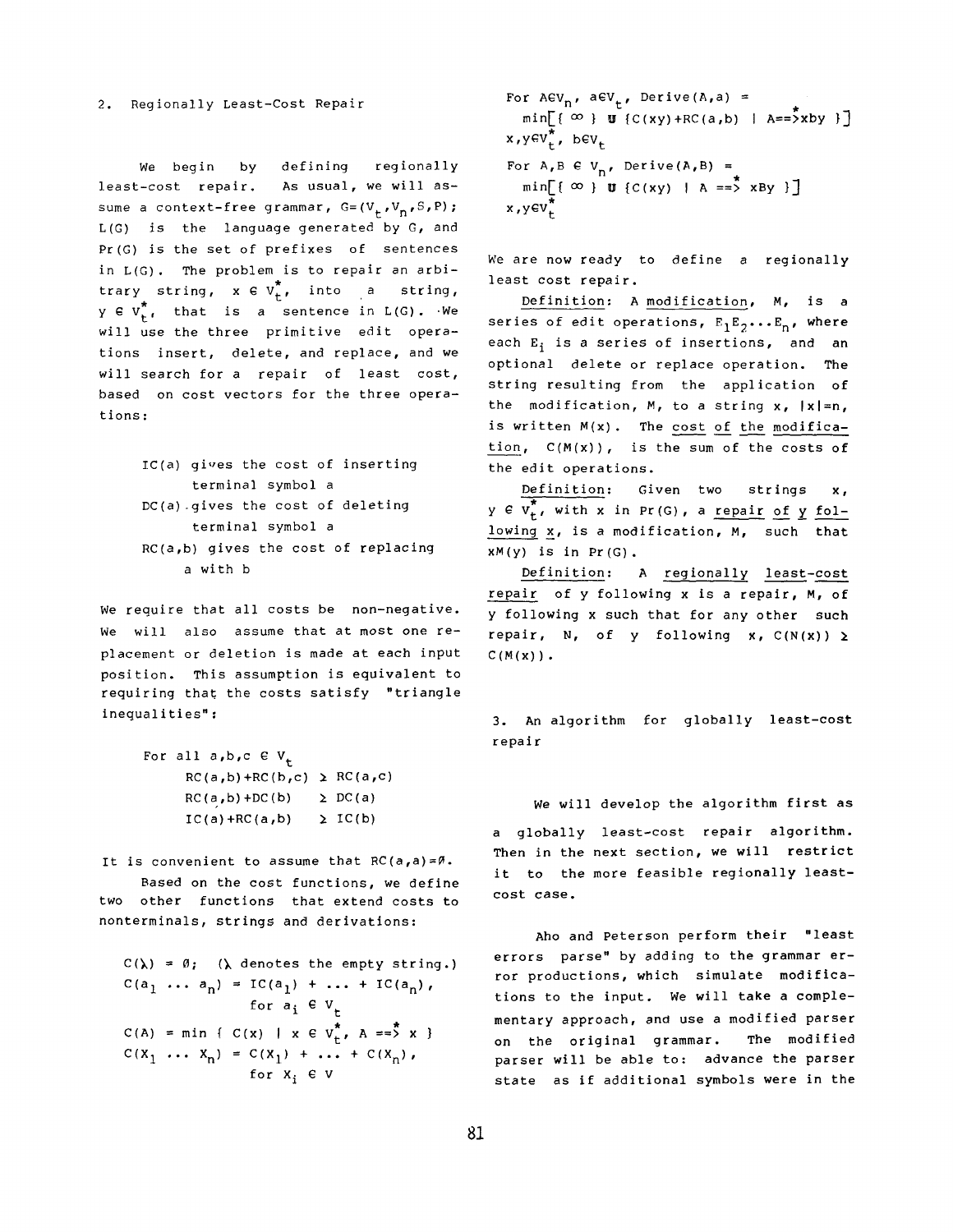input (simulate insertions), consume input without changing the parse state (deletions), and advance the parser state as if one symbol were in the input, while consuming some other symbol (replacements). These changes to the parser are equivalent to the error productions used by Aho and Peterson, and render the grammar highly ambiguous; a general context-free parser is therefore necessary.

For our parser, we choose the algorithm of Graham, Harrison and Ruzzo [9]. This parsing algorithm produces a triangular matrix, each cell of which contains a set of "dotted productions",  $A \rightarrow \alpha \cdot B$ , representing the possible parses of a corresponding substring of the input. The dot indicates that part of the production, 4, has been used to match input symbols. The position of a cell in the matrix indicates the portion of the input covered; cell i,j covers symbols i+l through j, inclusive. Cells that match a longer substring of the input are created by "pasting together" two existing cells; elements in cell i,j are found by pasting cell i,k to cell k,j for i<k<j. The parse is also advanced by pasting cells to the input symbols.

We introduce error repair by extending these pasting operations (and the "Predict" function), and attaching a running cost to each dotted production. When the parse is completed, we extract the repair from the matrix in much the same way as a parse is extracted in ordinary use. The remainder of the algorithm is unchanged.

Informally, the Graham-Harrison-Ruzzo algorithm will move the dot if the symbol immediately to its right is matched. For example, if we have the dotted production A  $\rightarrow$   $\alpha$  BB, and some production B  $\rightarrow$  y has been satisfied, then we can move the dot, yielding  $A \longrightarrow \alpha B \cdot B$ . In order to accommodate  $\lambda$ -productions, the dot is also moved

across symbols which can derive  $\lambda$ . The result is a set of dotted productions, each with the dot in a different location. The original pasting operators are:

For Q a set of dotted productions and R a set of symbols:

 $QX_R = \{A \longrightarrow dBB \cdot Y \mid A \longrightarrow d \cdot BBY \in Q,$  $B = \overline{5}$   $\lambda$ , and  $B \in R$  }  $Q*R = {A \dashrightarrow \alpha BP\cdot Y \vdash A \dashrightarrow \alpha \cdot BP\gamma \in Q,}$  $B == \rightarrow \rightarrow$ , and  $B == \rightarrow C$  for some C  $\in R$  }

For Q and R sets of dotted productions:

$$
Q^X R = \{A \longrightarrow \alpha B^2 + \gamma \mid A \longrightarrow \alpha B^2 \mid B \neq 0, \beta = \sum_{i=1}^{n} \lambda_i \text{ and } B \longrightarrow \delta \cdot \epsilon R \}
$$
  
\n
$$
Q^* R = \{A \longrightarrow \alpha B^2 + \gamma \mid A \longrightarrow \alpha B^2 \mid B \neq 0, \beta = \sum_{i=1}^{n} \lambda_i \text{ } B = \sum_{i=1}^{n} C \text{ for some } C \in V_t^*
$$
  
\nand  $C \longrightarrow \delta \cdot \epsilon R$  }

The  $x$  and  $*$  products differ in that  $x$  considers only direct derivations, while \* considers indirect derivations.

We can simulate insertions into the program by moving the dot across any symbol, X, as if it derived  $\lambda$ , at a cost of C(X). This change to the parsing algorithm is equivalent to adding error productions to the grammar which allow all symbols to derive  $\lambda$ . Those symbols that derive  $\lambda$  in the original grammar will have  $C(X) = \emptyset$ ; in such cases, the action of the parser will be the same as it would in the original algorithm. To simulate a deletion, we paste a dotted production to an input symbol, a, without moving the dot, at a cost of DC(a). Thus a symbol is consumed without advancing the parse state. We can now present our modified pasting operators.

If Q is a set of dotted productions and R is a set of terminal symbols, then define

 $Q^X R = \{ A \longrightarrow Q B B^* \}$ ;  $C \mid A \longrightarrow Q^* B B \}$ ;  $C' \in Q$ ,  $B \in R$ ,  $c = c' + C(\beta)$  }  $\Psi$  { A -->  $\alpha$ · $\beta$ ;c | A -->  $\alpha$ · $\beta$ ;c'  $\in$  Q,  $c = c' + DC(B)$ ,  $B \in R$  }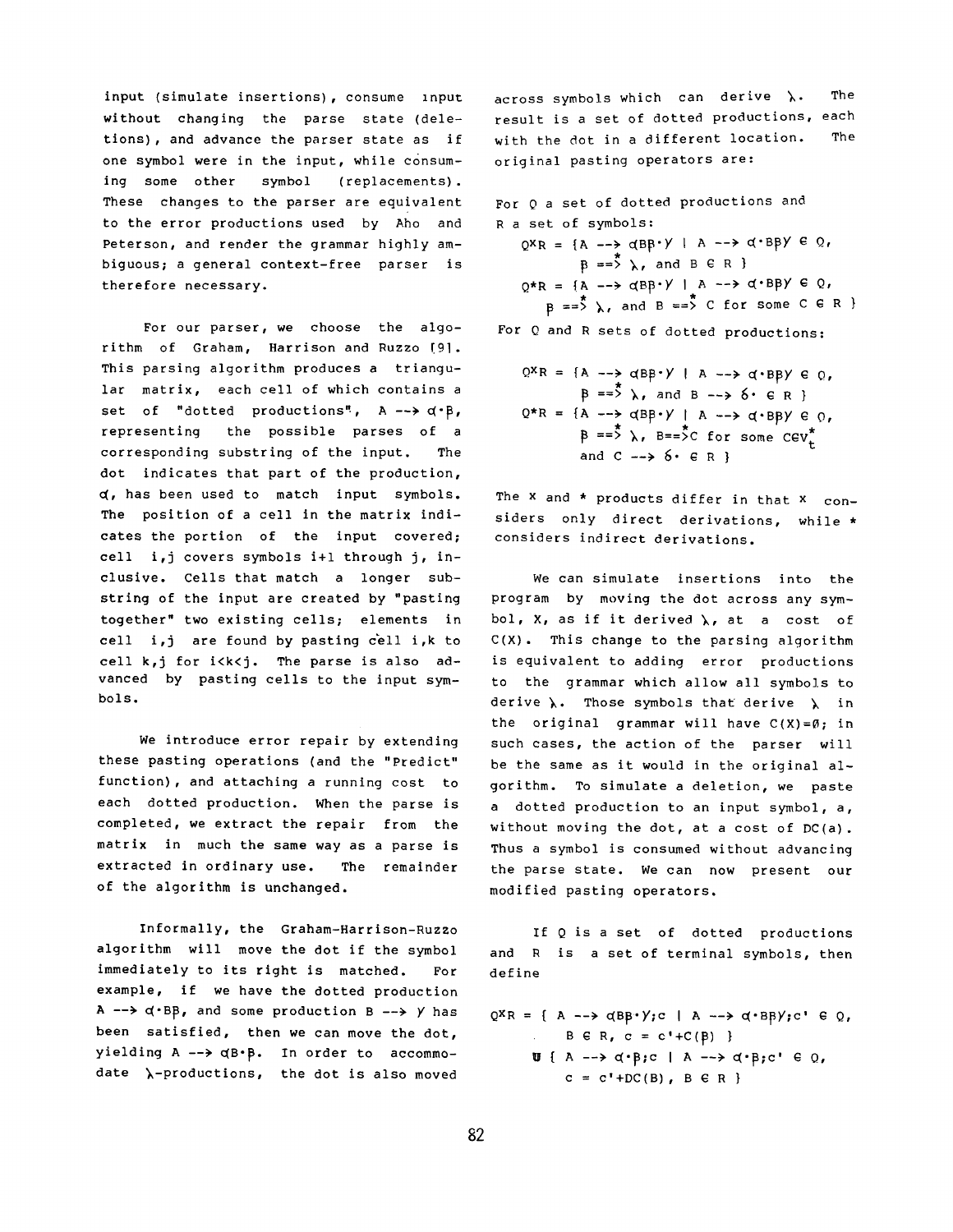```
Q*R = { A \longrightarrow \alpha} B B*Y; c \mid A \longrightarrow \alpha * B B Y; c' \in Q,Derive(B, D) \neq \infty, D \in R,
             c = c' + C(B) + Derive(B,D) }
       U { A --> d^{*}B;c | A --> d^{*}B;c' \in 0,
              c = c' + DC(B), B \in R }
```
If Q and R are sets of dotted productions, then define

- $Q^X R = \{ A \longrightarrow \alpha B B^* \vee; c \mid A \longrightarrow \alpha^* B B \vee; c_1 \in Q,$  $B \longrightarrow \delta$ .;c,  $\in R$ ,  $c = c_1 + c_2 + C(\beta)$  }.
- $Q*R = (A \longrightarrow dBB*Y; c \mid A \longrightarrow d'BBY; c_1 \in Q,$ Derive(B,D)  $\neq \infty$ , D -->  $6 \cdot$ ;c<sub>2</sub>  $\in$  R,  $c = c_1 + c_2 +$ Derive(B,D)+C( $\beta$ ) }.

We must also modify the Predict function, which, in the original algorithm, sets up chain rules and insures that the contents of subsequent cells will legally follow the parse so far. In our algorithm, Predict sets up insertions as well. For R a subset of  $V_n$ 

```
PREDICT(R) = { C \rightarrow \alpha \cdot B; c | C \rightarrow \alpha B \in P,
               B = \frac{3}{2} yC6, B \in R, c = C(d) }
```
For R a set of dotted productions,

PREDICT(R) = PREDICT( $\{B \mid A--\rightarrow q\cdot BB \in R\}$ ).

The effect of these extensions to the parsing algorithm is the same as the effect of adding Aho and Peterson's error productions; the sets in the parse matrix are isomorphic to those that would be obtained using the modified grammar. Therefore, the correctness and complexity of the parser should be unchanged by the modifications. The proof of the correctness of the algorithm [12] follows the same lines as the proof in [9], with a different definition of what it means to match a string. The only danger is the additional cost component of the dotted productions: since the cost is potentially unbounded, the presence of dotted productions that differ only in the cost could cause the size of a cell to be unbounded. However, it is easy to show that if two dotted productions in a set differ only in the cost component, then the one with higher cost can never participate in a least cost repair; any parse can be made cheaper by using the other dotted production. Therefore, a higher cost duplicate can always be discarded, and the size of the cell is not affected by the presence of cost components.

4. An algorithm for regionally least-cost repair

We have presented an algorithm that finds a least-cost repair of an entire program, in time proportional to the cube of the length of the program. We do not propose that it be used as such. Instead, we intend that the repair algorithm be called only when needed, and then only to repair a reasonably sized region of the program. A linear-time parser, such as LL(1) or LR(1), will be used for the major portion of the program (for the entire program if there are no errors).

Instead of producing a sentence of the language, we want our algorithm to produce a string which can follow the input already accepted by the parser; therefore we will use a grammar that describes the legal continuations. Such a grammar can be derived from the state of the parser. If an LL(1) parser is used, this task is easy: the parse stack describes the expected suffix, and we replace the starting production with the production  $S \rightarrow \text{stack.}$  For an  $LR(1)$ (or SLR or LALR) parser, we can use the technique described in [4] to derive a regular expression that describes the legal suffixes. From this regular expression we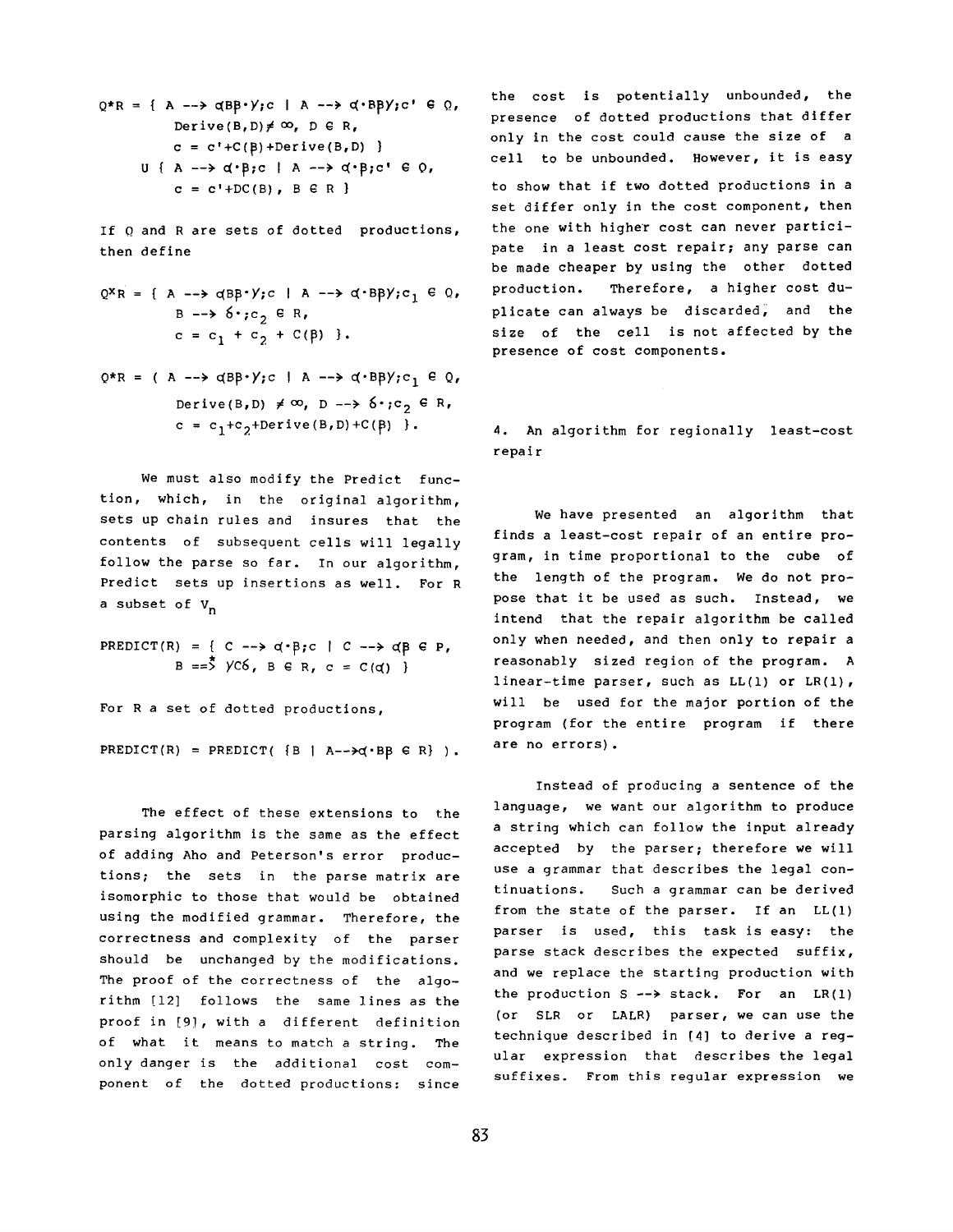can easily derive an equivalent context free grammar, which will be added to the original grammar for the purpose of repair.

Once the parse/repair algorithm has started, it can stop at any point; after each iteration of the main loop, the region of least-cost repair has been extended over one more input symbol. Thus, the algorithm can be used to find a least-cost repair over a fixed-sized region, or the size of the region can be dynamically controlled. A repair over a region of fixed size has an advantaqe in that it requires a fixed amount of time to compute, but the fixed size may be too small for some error *situa*tions and unnecessarily large for others. We are then faced with the question of how to choose the region size. Levy [11] suggests that the region should extend until all of the plausible repairs are "equivalent" in that all suffixes of one repaired string are suffixes of the other repaired strings. This criterion is appealing, because it implies that no matter which repair is chosen, there can be no effect on the legality of the remaining input. Unfortunately, in most programming languages, the test is impractical. For example, in Pascal one of the repairs may include insertion of begin, and legal suffixes will thus contain an extra end, which other repairs will not accept. Until the end of the input is reached, the repairs cannot'be equivalent. Tai [16] suggests extending the region over clusters of errors, until a sequence of k correct symbols

are seen. This criterion avoids continuing to the end of the input -- unless the cluster of errors extends that far -- but the region beyond the last error is always fixed, and may be too large or small in some cases. We are investigating a number of criteria for dynamic region sizes, including Tai's MCL(k) and a weakened version of Levy's equivalence.

In order to obtain better repairs by using a dynamic region, we run the risk of extending the region to the entire program; in that case our algorithm is cubic in the size of the program. In practice this may not be a problem. In fact, if the expected size of a region is constant, the expected time to compute a repair may also be constant, if the distribution is reasonable. For instance, if the size of a region is some fixed minimum, k, plus a variable part that follows an exponential distribution,  $P(m) = Ce^{-Dm}$ , then the expected time to repair that region is less than  $C1+C2/(1-e^{-Dn-D})$ , which is bounded by a constant as the size of the program, n, grows. Thus, in the average case the total time to parse and repair a program is linear in the length of the program. As we experiment with dynamic regions, we will measure the distribution of region sizes.

After the repair has been chosen, control is returned to the linear-time parser. Repairs to the program can be effected in two ways. The repaired string can be physically placed into the input buffer and reparsed, or the state of the parser can be reset, using information from the parse matrix.

As an example, suppose we have the following grammar:

```
S \dashrightarrow E Etail
E \longrightarrow a \mid (E)Etail \rightarrow + E Etail | \lambda
```
Assume all terminals have insertion  $cost =$ 1 and deletion cost = 2. If we try to parse the input "a + a a  $)$ " using a strong LL(1) parser, an error will be detected at the third 'a', with the parse stack containing 'Etail'. The repair algorithm will proceed as follows: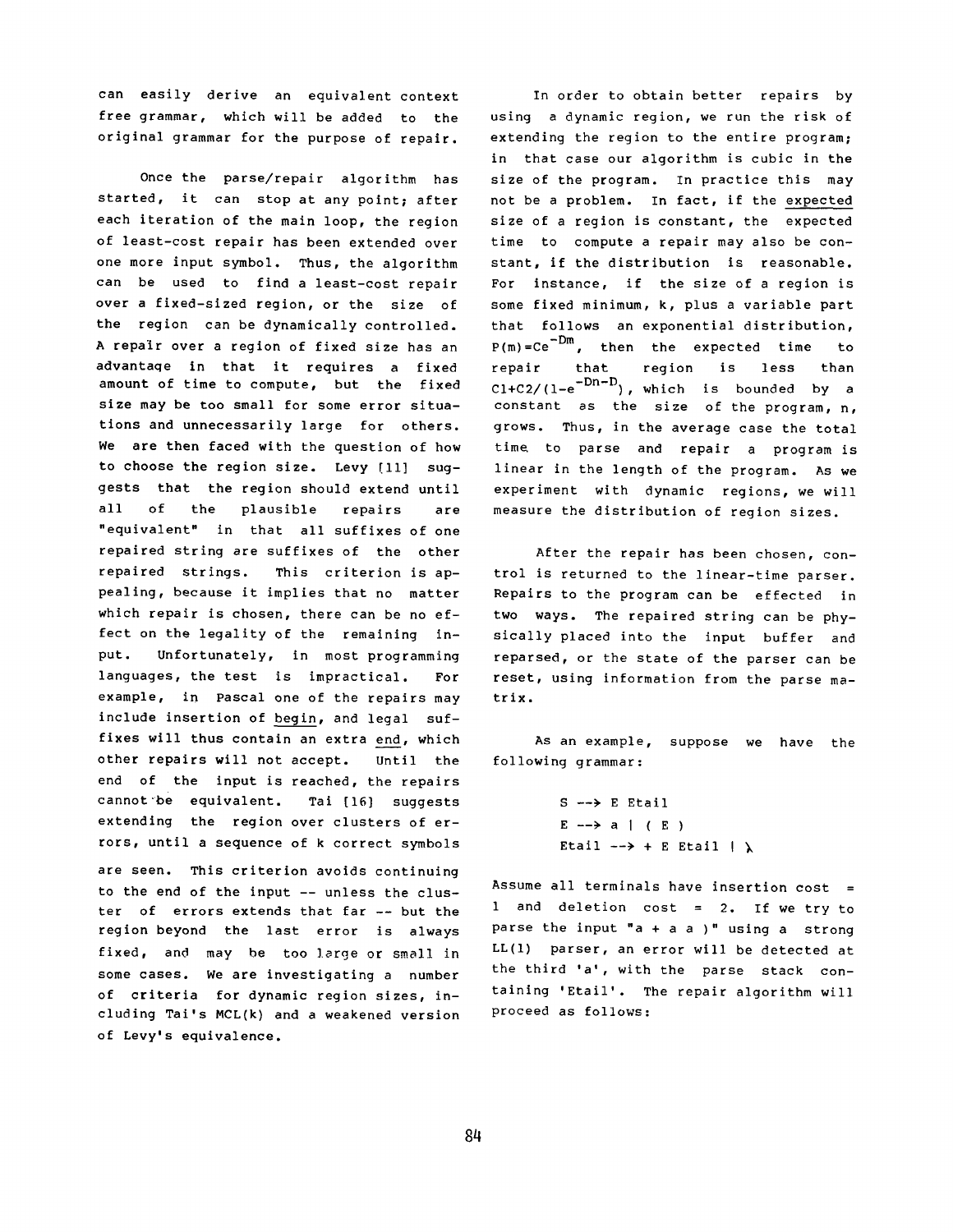I. 'a' can be matched by the 'E' in Etail  $\rightarrow$  + E Etail at cost  $C('+')=l$ . 'a' can also be matched directly by  $E \longrightarrow a$ , and from  $E \longrightarrow (E)$ , at a cost of  $C('')=1$ . Finally, 'a' can be deleted, at cost DC('a')=2. Cell 0,I of the parse matrix will contain these dotted productions:

```
Etail \rightarrow + E · Etail ; 1
E \longrightarrow a \longrightarrow 0
E \longrightarrow (E · ); 1
S \longrightarrow • Etail; 2
        {deletion of a}
```
2. ')' can be pasted to a previous match, such as  $E \rightarrow (E^*)$ . It can also be deleted. Cell  $\emptyset$ ,  $2$  of the parse matrix will contain

```
E \longrightarrow (E) \cdot ; 1
  {paste to result of matching 'a'} 
S \longrightarrow Etail \cdot ; 5
  {paste to result of deleting 'a'} 
Etail \rightarrow + E · Etail ; 3
   {deletion of ') '} 
E \longrightarrow a • ; 2
  {ditto} 
E \longrightarrow (E · ) ; 3
   {ditto} 
S \leftarrow \rightarrow \cdot Etail; 4
   {deletion of 'a' and ')'} 
Etail \rightarrow + E · Etail ; 2
  {paste E\rightarrow(E)\cdot;1 to predicted
    Etail-->+\cdotE Etail;1}
S \longrightarrow Etail \cdot ; 2
```

```
{paste E\rightarrow(E).; } to
 S--\rightarrow Etail; \emptyset, Derive(Etail, E)=1}
```
cost element in cell  $\emptyset$ , 2 is "E-->(E) .; l", that cost only includes the repairs necessary to match the input  $--$  insert ' (' before 'a) -- and not the repairs necessary to follow the previously accepted input - insert '+'. To insure that all repairs are included, we must start from an element involving the goal production --  $S \rightarrow B$  Etail  $\cdot$  ; 2 in this case  $\sim$  or one which is directly predicted by the goal production -- Etail --> + E · Etail :2. A traceback from one of these dotted productions will show that the regionally leastcost repair is to insert '+(' before the 'a'. A locally least-cost algorithm would have handled the error in two steps: first inserting '+' before the 'a', then deleting the ')' when the parser again announces error. This combined repair is inferior to the regionally least-cost repair.

### 5. Implementation results

In the introduction we presented a series of situations which show that a locally least-cost algorithm must occasionally choose a poor repair. Let us examine a few more cases in which we have found the regionally least-cost algorithm to perform better than the locally least-cost. These examples are adapted from Ripley's and Druseikis's collection of Pascal errors [15].

```
program p (input, output); 
funtion f (var x: integer): boolean; 
     begin 
     end; 
begin 
end.
```
For simplicity, we have not shown all of the elements of the cells, nor all the cells in the matrix. The elements shown for cell  $\emptyset$ , 2 illustrate that the same dotted production may be entered twice, with different costs; a lower cost version will replace a higher cost. Although the lowest

In this example, an error is announced when 'funtion' is read. Without a spelling corrector, replacing 'funtion' with 'function' is not plausible, so we must make do with insertions and deletions. A likely locally least-cost repair is insertion of 'const' or 'type', which will cause a cas-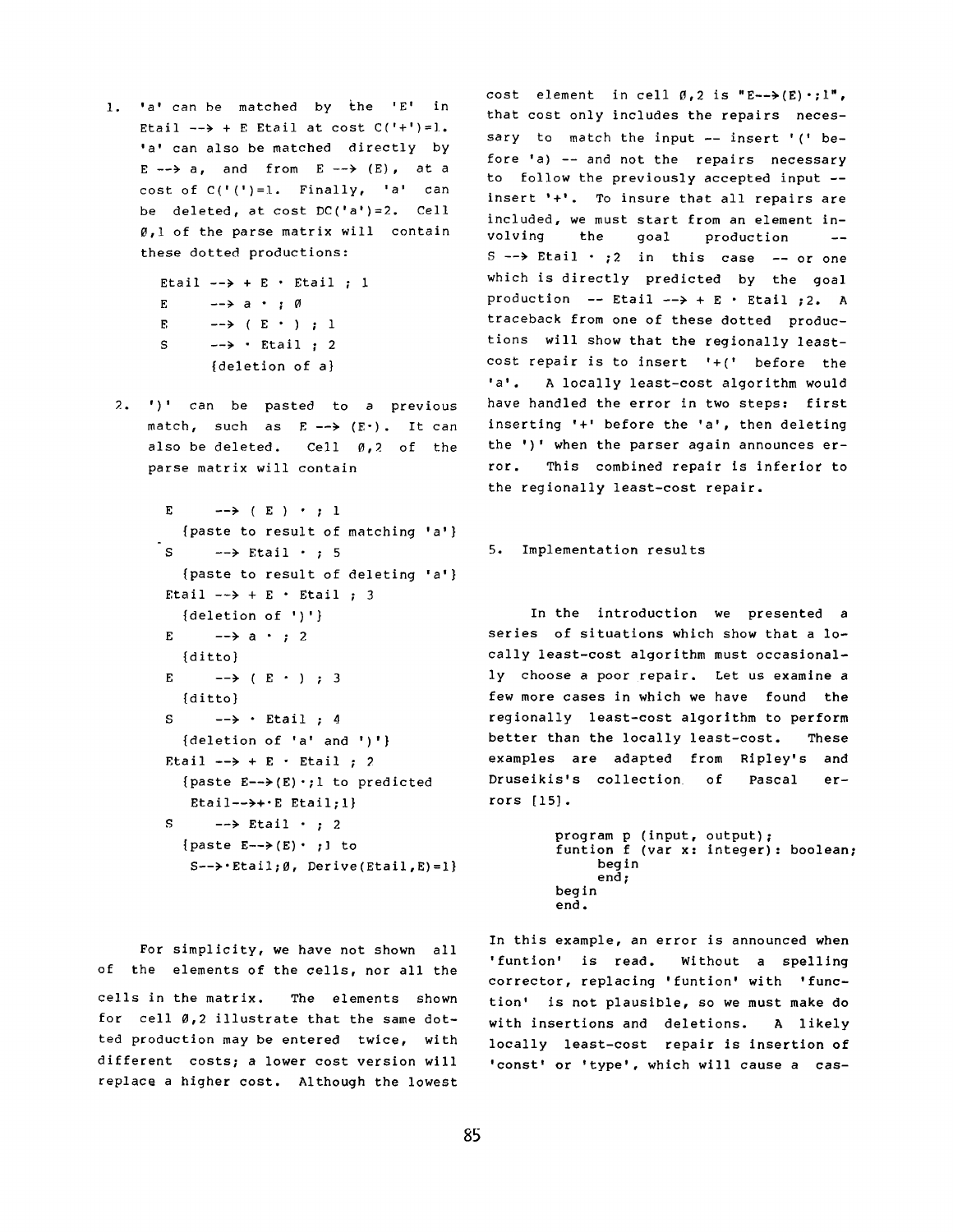cade of spurious errors. Again, a regionally least-cost will see the additional repairs necessary if 'const' is inserted, and will instead insert 'function' and delete either 'function' or 'f'. This example also emphasizes the effect of region size; a region of size less than nine will not extend as far as the return type, and the algorithm will have no information with which to distinguish insertion of 'procedure' from 'function'.

# program p (input, output);<br>var a, b, : real; i, j : integer; begin end.

The error is an extra comma, but the parser will not detect error until the colon is read. Without a backward move, there is no way to remove the comma, so we must either insert another identifier, or delete the colon. Deleting the colon is likely to be chosen by a locally least-cost algorithm, causing additional errors. Again, the regionally least-cost algorithm will choose the preferred repair: in this case, inserting an identifier.

In the two examples above, the repairs suggested as likely for a locally leastcost algorithm were, in fact, chosen by the algorithm described in [4], using a set of well-tuned costs. On the error programs provided by Ripley and Druseikis, we found that about 28% were repaired poorly by the locally least-cost algorithm. Of these, over 80% were improved upon by the regionally least-cost algorithm. Of course, not all of the repairs were as good as in the examples above. The sample programs include a number of systematic misuses of the language, such as declaration sections in the wrong order (which are best handled by error productions [5,8]), and serious lexical errors, such as improper comment delimiters. In such cases, a regionally leastcost algorithm makes less of a mess than a locally least-cost algorithm.

The repair algorithm requires careful implementation if reasonable speed is expected. The effect of region size on computation time is overshadowed by the effect of grammar size, for moderate regions. Our prototype, a straightforward implementation, computes a five symbol repair for Pascal in approximately five seconds (on a VAX-II/780). We are confident that a more careful implementation could be made significantly faster. Even so, the algorithm will be slower than locally least-cost techniques. However, further speed-up is available if the regionally least-cost algorithm is not called for every error. Since the locally least-cost algorithm does well in most cases, we can try out the local repair first. Parsing ahead several symbols to validate the repair is quick (in a one-pass compiler, semantic actions will be disabled), and if additional errors are found, the regionally least-cost algorithm is invoked. If no additional errors are found, the local repair stands, and parsing/compilation resumes in earnest. Since the greater computational cost of a regionally least-cost repair is incurred only in those cases in which it is needed, the average speed is improved with no loss of repair quality.

## 6. Conclusion

We have presented a model of errorrepair using a forward move. This model provides a formal, language-level definition of how repairs are chosen, using the idea of regional least-cost. The algorithm to compute such corrections is linear in the size of the grammar, and cubic in the size of the region. Even if region size is variable, in the average case the total complexity of the parse/repair package is essentially linear.